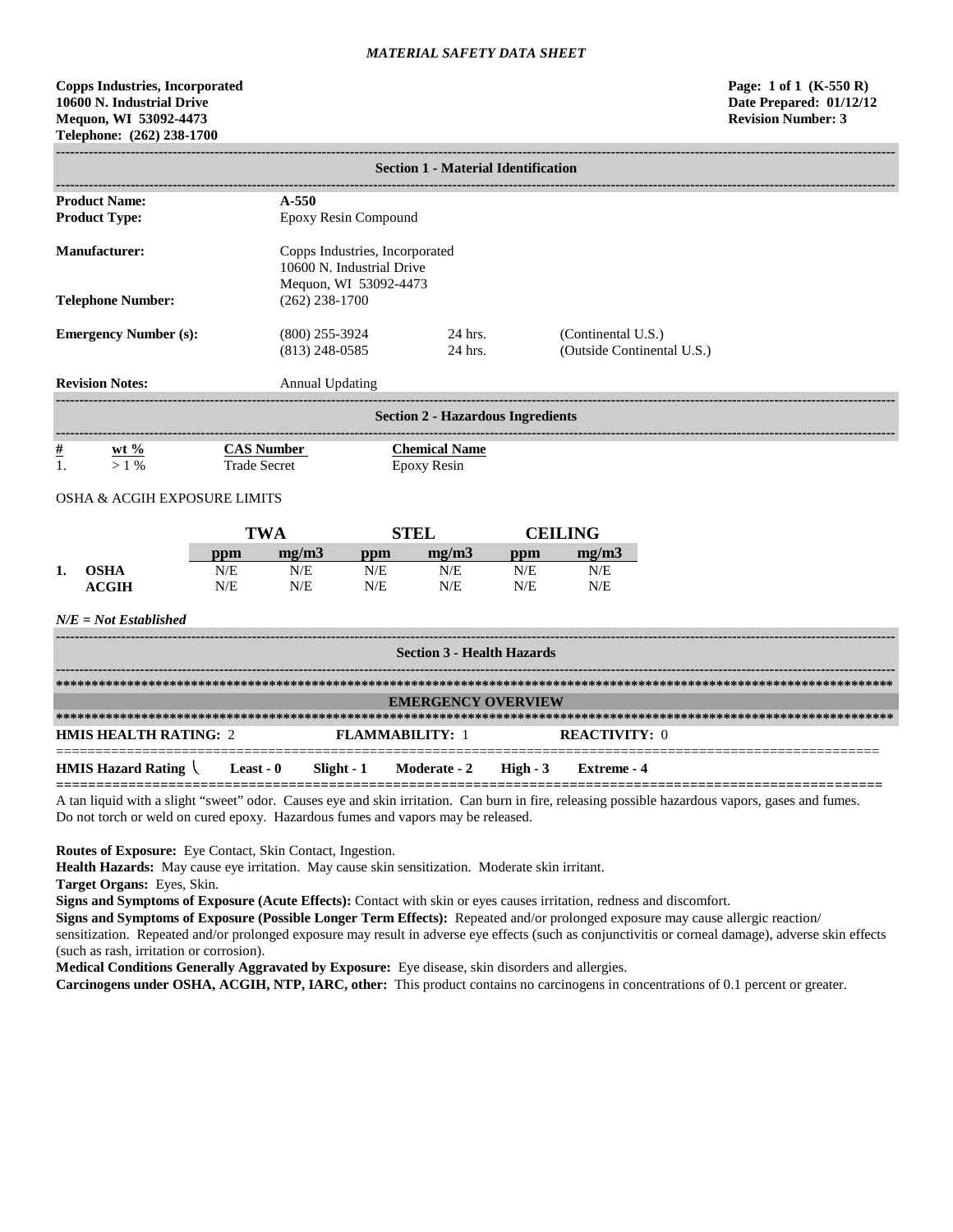#### **------------------------------------------------------------------------------------------------------------------------------------------------------------------------------------ Section 4 - First Aid**

**------------------------------------------------------------------------------------------------------------------------------------------------------------------------------------**

**Eye Contact:** Hold eyelids apart and immediately flush eyes with plenty of water for at least 15 minutes. Seek medical attention.

Skin Contact: Remove contaminated clothing/shoes and wipe excess from skin. Flush skin with water. Follow by washing with soap and water. If irritation occurs, seek medical attention. If contact with hot product occurs, immediately flush with cool water for 15 minutes. Carefully remove clothing; if clothing is stuck to a burn area do not pull it off, but cut around it. Cover burn area with a clean material. Get medical attention immediately.

**Inhalation:** Remove victim to fresh air and provide oxygen. If breathing is difficult, seek medical attention.

**Ingestion:** If swallowed, call physician immediately. Induce vomiting only as directed by medical personnel. Never give anything by mouth to an unconscious person. Get medical attention immediately.

|                                                                                                                                                                                                                                                                                                                                                                                                                                                                                                                                                                                                                                                                                                                                                                                                                                                 |                                                                                                                                                                                                                                                                                                                                                                                                                                                                                           | <b>Section 5 - Fire and Explosion Data</b>                                                                                                                                                                                                                                                                                                                                                                                                                                                               |                                                  |  |  |  |
|-------------------------------------------------------------------------------------------------------------------------------------------------------------------------------------------------------------------------------------------------------------------------------------------------------------------------------------------------------------------------------------------------------------------------------------------------------------------------------------------------------------------------------------------------------------------------------------------------------------------------------------------------------------------------------------------------------------------------------------------------------------------------------------------------------------------------------------------------|-------------------------------------------------------------------------------------------------------------------------------------------------------------------------------------------------------------------------------------------------------------------------------------------------------------------------------------------------------------------------------------------------------------------------------------------------------------------------------------------|----------------------------------------------------------------------------------------------------------------------------------------------------------------------------------------------------------------------------------------------------------------------------------------------------------------------------------------------------------------------------------------------------------------------------------------------------------------------------------------------------------|--------------------------------------------------|--|--|--|
| <b>Flash Point (closed cup):</b><br>$>200$ °F<br><b>Upper Explosion Limit (UEL):</b><br>No data<br><b>Auto Ignition Temperature:</b><br>No data<br><b>Lower Explosion Limit (LEL):</b><br>No data<br>Fire Hazard Classification (OSHA/NFPA): This product is not considered flammable nor combustible, but will burn if involved in a fire.<br>Extinguishing Media: Foam, Carbon Dioxide (CO2), or dry chemical.<br>Special Fire Fighting Procedures: Keep personnel removed from area and upwind of fire. Wear full fire-fighting turn-out gear (full bunker gear)<br>and respiratory protection (SCBA). Cool fire exposed containers with water spray.<br>Unusual Fire and Explosion Hazards: Hazardous combustion products may be present. Combustion may form aldehydes, nitrous oxides, carbon<br>monoxide (CO), and carbon dioxide (CO2). |                                                                                                                                                                                                                                                                                                                                                                                                                                                                                           |                                                                                                                                                                                                                                                                                                                                                                                                                                                                                                          |                                                  |  |  |  |
|                                                                                                                                                                                                                                                                                                                                                                                                                                                                                                                                                                                                                                                                                                                                                                                                                                                 |                                                                                                                                                                                                                                                                                                                                                                                                                                                                                           | <b>Section 6 - Accidental Release Measures</b>                                                                                                                                                                                                                                                                                                                                                                                                                                                           |                                                  |  |  |  |
| Construct a dike to prevent spreading.                                                                                                                                                                                                                                                                                                                                                                                                                                                                                                                                                                                                                                                                                                                                                                                                          |                                                                                                                                                                                                                                                                                                                                                                                                                                                                                           | Containment Techniques (Removal of ignition sources, diking, etc.): Stop the leak, if possible. Shut off or remove all ignition sources.<br>Clean-Up Procedures: Spread absorbent material over area. Wipe or scrape up material. Dispose of material in accordance with local, state and<br>federal regulations. Wash area with soap and water. Prevent washings from entering sewers or waterways.<br>Other Emergency Advice: Wear protective clothing, boots, gloves, respirator, and eye protection. |                                                  |  |  |  |
|                                                                                                                                                                                                                                                                                                                                                                                                                                                                                                                                                                                                                                                                                                                                                                                                                                                 |                                                                                                                                                                                                                                                                                                                                                                                                                                                                                           | <b>Section 7 - Handling and Storage</b>                                                                                                                                                                                                                                                                                                                                                                                                                                                                  |                                                  |  |  |  |
|                                                                                                                                                                                                                                                                                                                                                                                                                                                                                                                                                                                                                                                                                                                                                                                                                                                 | <b>Storage:</b> Store in a cool (60-80 °F), dry, ventilated place. Crystallization may occur if storage temperature drops below 55 °F for a prolonged<br>period of time. Store in closed containers.<br>Handling: Avoid contact with skin, eyes, or clothing. When handling, do not eat, drink, or smoke.<br>Other Precautions: Wash thoroughly after handling. Remove contaminated clothing and gear. Decontaminate. Destroy leather or any articles<br>which can not be decontaminated. |                                                                                                                                                                                                                                                                                                                                                                                                                                                                                                          |                                                  |  |  |  |
|                                                                                                                                                                                                                                                                                                                                                                                                                                                                                                                                                                                                                                                                                                                                                                                                                                                 |                                                                                                                                                                                                                                                                                                                                                                                                                                                                                           | <b>Section 8 - Personal Protection/Exposure Controls</b>                                                                                                                                                                                                                                                                                                                                                                                                                                                 |                                                  |  |  |  |
| Eye Protection: Chemical safety goggles recommended. Contact lenses should not be worn while using this product.<br>Hand Protection: Chemical resistant gloves recommended, such as neoprene or nitrite rubber.<br>Respiratory Protection: Not necessary under most operating conditions. NIOSH approved organic vapor respirator should be used in confined<br>areas, or when conditions cause high vapor concentrations. If the percent oxygen is below normal then use self-contained breathing apparatus.<br>Protective Clothing: Clean, body covering clothing should be utilized.<br>Work and Hygienic Practices: Eye wash stations and safety showers should be easily accessible.                                                                                                                                                       |                                                                                                                                                                                                                                                                                                                                                                                                                                                                                           |                                                                                                                                                                                                                                                                                                                                                                                                                                                                                                          |                                                  |  |  |  |
|                                                                                                                                                                                                                                                                                                                                                                                                                                                                                                                                                                                                                                                                                                                                                                                                                                                 |                                                                                                                                                                                                                                                                                                                                                                                                                                                                                           | <b>Section 9 - Typical Physical and Chemical Properties</b>                                                                                                                                                                                                                                                                                                                                                                                                                                              |                                                  |  |  |  |
| <b>Physical Form:</b><br>Color:<br>Odor:                                                                                                                                                                                                                                                                                                                                                                                                                                                                                                                                                                                                                                                                                                                                                                                                        | Liquid<br>Tan<br><b>Slight Sweet</b>                                                                                                                                                                                                                                                                                                                                                                                                                                                      | <b>Vapor Density:</b><br><b>Boiling Point:</b><br><b>Melting Point:</b>                                                                                                                                                                                                                                                                                                                                                                                                                                  | Heavier than air<br>$>$ 200 °F<br>Not Applicable |  |  |  |

**------------------------------------------------------------------------------------------------------------------------------------------------------------------------------------**

#### **Section 10 - Stability and Reactivity**

**Chemical Stability:** Stable **Conditions to Avoid (if unstable):** None

**------------------------------------------------------------------------------------------------------------------------------------------------------------------------------------**

**pH:** No Data **Solubility in Water:** Negligible **Vapor Pressure:** No Data **Specific Gravity:** 1.56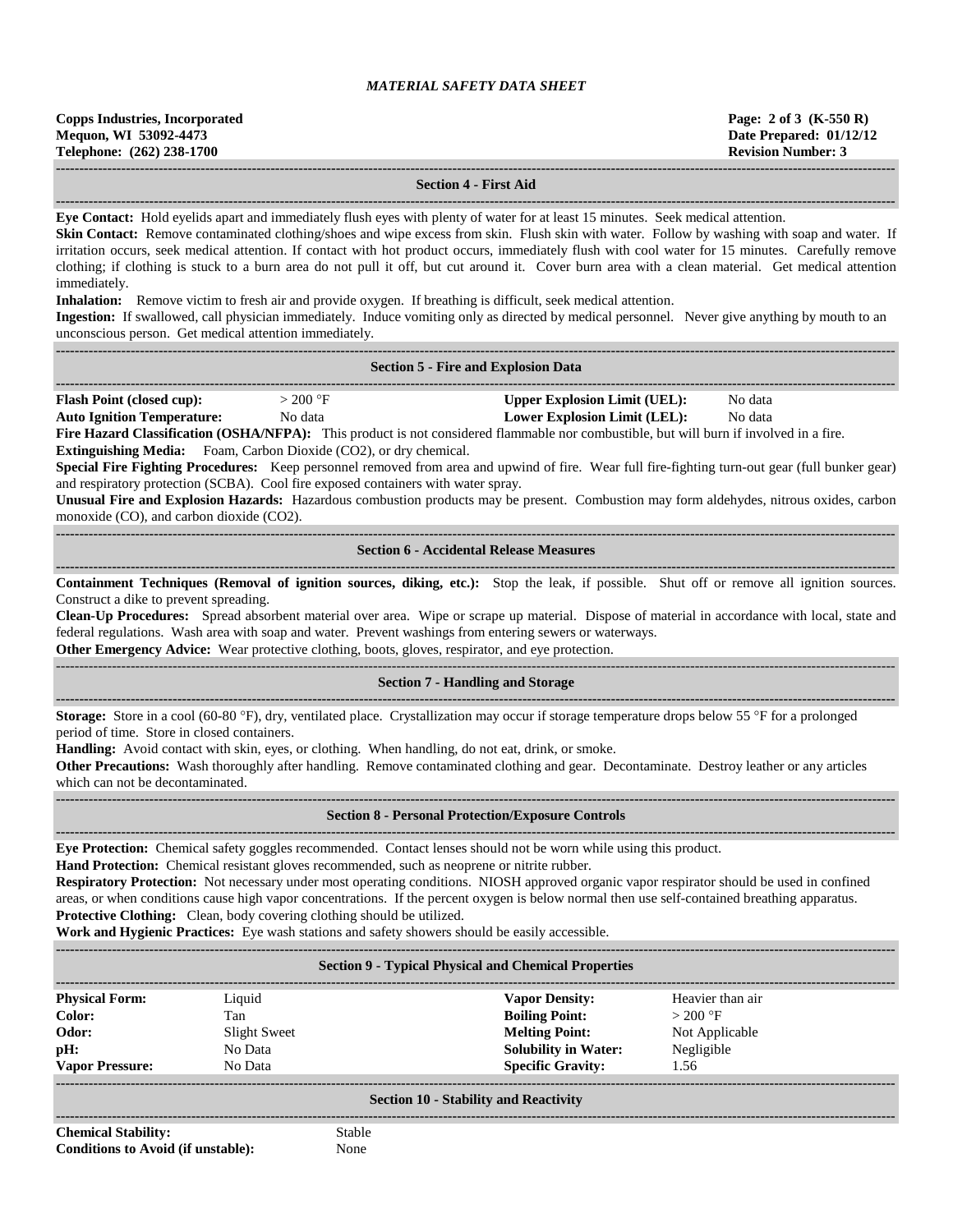| <b>Copps Industries, Incorporated</b><br>Mequon, WI 53092-4473<br>Telephone: (262) 238-1700 |                                                                                                 | Page: 3 of 3 (K-550 R)<br>Date Prepared: 01/12/12<br><b>Revision Number: 3</b> |
|---------------------------------------------------------------------------------------------|-------------------------------------------------------------------------------------------------|--------------------------------------------------------------------------------|
|                                                                                             | Section 10 - Stability and Reactivity (con't.)                                                  |                                                                                |
| <b>Incompatibility (Materials to Avoid):</b>                                                | Acids, strong oxidizing agents.                                                                 |                                                                                |
| <b>Hazardous Decomposition Products:</b>                                                    | <b>None</b>                                                                                     |                                                                                |
| <b>Hazardous Polymerization:</b>                                                            |                                                                                                 |                                                                                |
|                                                                                             | Contact with epoxy hardeners under uncontrolled conditions. May release excess heat and vapors. |                                                                                |
|                                                                                             | <b>Section 11 - Toxicological Properties</b>                                                    |                                                                                |
| Acute Oral Toxicity (LD50, RAT):                                                            | No data available.                                                                              |                                                                                |
| <b>Acute Dermal Toxicity (LD50, RABBIT):</b>                                                | No data available.                                                                              |                                                                                |
| <b>Acute Inhalation Toxicity (LC50, RAT):</b>                                               | No data available.                                                                              |                                                                                |
|                                                                                             | <b>Section 12 - Ecological Information</b>                                                      |                                                                                |

No data available.

**Section 13 - Disposal Considerations**

**------------------------------------------------------------------------------------------------------------------------------------------------------------------------------------**

**------------------------------------------------------------------------------------------------------------------------------------------------------------------------------------ Waste Disposal:** This material does not contain any VOC's (volatile organic compounds). Dispose of material in accordance with applicable, local, state, and federal laws and regulations. The state and local regulations and laws may differ from federal regulations, and laws may change or be reinterpreted. This information only applies to the material as manufactured. Processing, use, or contamination may make the information in appropriate, inaccurate, or incomplete. Responsibility for proper waste disposal is with the owner of the waste.

| <b>Section 14 - Transport Information</b>                                                                                           |                                                                                                                |                                                                                     |                                                                                                                                    |  |  |
|-------------------------------------------------------------------------------------------------------------------------------------|----------------------------------------------------------------------------------------------------------------|-------------------------------------------------------------------------------------|------------------------------------------------------------------------------------------------------------------------------------|--|--|
| <b>DOT Non-Bulk Shipping Name:</b><br><b>DOT Bulk Shipping Name:</b><br><b>Technical Shipping Name:</b><br><b>DOT Hazard Class:</b> | Resin compound - not regulated<br>Resin compound - not regulated<br>NMFC Item 46030, Class 55<br>Not regulated | $\overline{I} \overline{N}$ :<br><b>Packing Group:</b><br><b>IMO Shipping Data:</b> | Not regulated<br>Not regulated<br>Resin compound - not regulated<br><b>ICAO/IATA Shipping Data:</b> Resin compound - not regulated |  |  |

**Section 15 - Regulatory Information**

## *US FEDERAL REGULATIONS:*

**------------------------------------------------------------------------------------------------------------------------------------------------------------------------------------**

**Toxic Substances Control Act (TSCA):** All components are included in the EPA Toxic Substances Control Act (TSCA) Chemical Substance Inventory or are not required to be listed on the TSCA Inventory.

**OSHA (29CFR1910.1200) Hazard Class(es):** Irritant. Sensitizer

**EPCRA Section 312 (40CFR370) Hazard Classes:** Immediate Health Hazard. Delayed Health Hazard.

**EPCRA Section 313 (40CFR372):** Toxic chemicals above "de minimus" level (% by weight): Ethylene glycol (<1%)

#### *STATE REGULATIONS:*

**California Proposition 65 Substances:** (components known to the State of California to cause cancer and/or reproductive toxicity and subject to warning and discharge requirements under the "Safe Drinking Water and Toxic Enforcement Act of 1986"). None

# *INTERNATIONAL REGULATIONS*

**Canada: WHMIS Hazard Classification:** Class D, division 2B **WHMIS Risk Phrases:** Eye or skin irritant. Skin sensitizer. **WHMIS Symbols:** Stylized T

#### **------------------------------------------------------------------------------------------------------------------------------------------------------------------------------------ Section 16 - Other Information**

**------------------------------------------------------------------------------------------------------------------------------------------------------------------------------------** *To the best of our knowledge, the information contained herein is accurate. However, neither Copps Industries nor any of its agents assume any liability whatsoever for the accuracy or completeness of the information contained herein. Final determination of suitability of any material is the sole responsibility of the user. All materials may present unknown health hazards and should be used with caution. Although certain hazards are described herein, we cannot guarantee that these are the only hazards which exist.*

**Revision Date:** 01/12/12 **Revised By:** Bill Simek **Replaces Revision Dated:** 01/28/10 **Title:** Laboratory Manager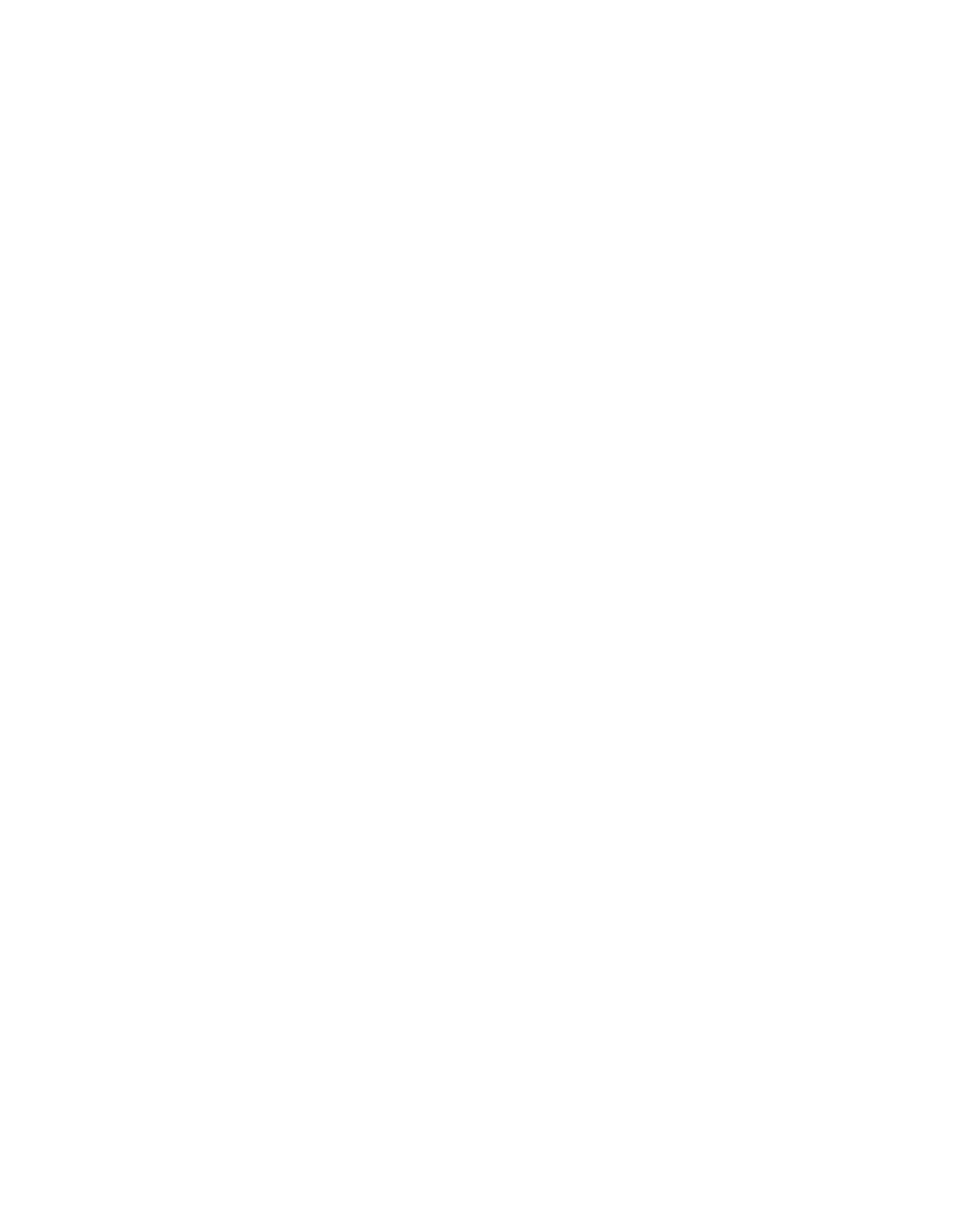# **Copps Industries, Incorporated Page: 1 of 3 (K-550 H) 10600 N. Industrial Drive Date Prepared: 01/12/12 Mequon, WI 53092-4473 Revision Number: 3 Telephone: (262) 238-1700**

| <b>Section 1 - Material Identification</b> |                                                                                      |                               |                                                  |  |  |
|--------------------------------------------|--------------------------------------------------------------------------------------|-------------------------------|--------------------------------------------------|--|--|
| <b>Product Name:</b>                       | <b>B-550</b>                                                                         |                               |                                                  |  |  |
| <b>Product Type:</b>                       | Epoxy Hardener Compound                                                              |                               |                                                  |  |  |
| Manufacturer:                              | Copps Industries, Incorporated<br>10600 N. Industrial Drive<br>Mequon, WI 53092-4473 |                               |                                                  |  |  |
| <b>Telephone Number:</b>                   | $(262)$ 238-1700                                                                     |                               |                                                  |  |  |
| <b>Emergency Number (s):</b>               | $(800)$ 255-3924<br>$(813)$ 248-0585                                                 | 24 hrs.<br>24 hrs.            | (Continental U.S.)<br>(Outside Continental U.S.) |  |  |
| <b>Revision Notes:</b>                     | <b>Annual Updating</b>                                                               |                               |                                                  |  |  |
| <b>Section 2 - Hazardous Ingredients</b>   |                                                                                      |                               |                                                  |  |  |
| $\frac{\#}{1}$<br>wt $\%$<br>>1%           | <b>CAS Number</b><br><b>Trade Secret</b>                                             | <b>Chemical Name</b><br>Amine |                                                  |  |  |

### OSHA & ACGIH EXPOSURE LIMITS

|    |                  |     | TWA   |     | STEL  | CEILING |       |
|----|------------------|-----|-------|-----|-------|---------|-------|
|    |                  | ppm | mg/m3 | ppm | me/m3 | ppm     | me/m3 |
| 1. | <b>OSHA</b>      | N/E | N/E   | N/E | N/E   | N/E     | N/E   |
|    | $\mathbf{ACGIH}$ | N/E | N/E   | N/E | N/E   | N/E     | N/E   |

### *N/E = Not Established*

| <b>Section 3 - Health Hazards</b> |                  |  |                                    |  |                      |  |
|-----------------------------------|------------------|--|------------------------------------|--|----------------------|--|
|                                   |                  |  |                                    |  |                      |  |
|                                   |                  |  | <b>EMERGENCY OVERVIEW</b>          |  |                      |  |
|                                   |                  |  |                                    |  |                      |  |
| <b>HMIS HEALTH RATING: 3</b>      |                  |  | <b>FLAMMARILITY: 1</b>             |  | <b>REACTIVITY:</b> 0 |  |
| <b>HMIS Hazard Rating</b>         | <b>Least - 0</b> |  | $Slight - 1$ Moderate - 2 High - 3 |  | Extreme - 4          |  |

A viscous, black liquid with an amine odor. Corrosive to skin. Corrosive to eyes. Severe skin irritant. Severe eye irritant. May cause skin sensitization. May cause respiratory sensitization. Can burn in fire, releasing possible hazardous vapors, gases and fumes. Do not torch or weld on cured epoxy. Hazardous fumes and vapors may be released.

**\*\*\*\*\*\*\*\*\*\*\*\*\*\*\*\*\*\*\*\*\*\*\*\*\*\*\*\*\*\*\*\*\*\*\*\*\*\*\*\*\*\*\*\*\*\*\*\*\*\*\*\*\*\*\*\*\*\*\*\*\*\*\*\*\*\*\*\*\*\*\*\*\*\*\*\*\*\*\*\*\*\*\*\*\*\*\*\*\*\*\*\*\*\*\*\*\*\*\*\*\*\*\*\*\*\*\*\*\*\*\*\*\*\*\*\*\*\* Routes of Exposure:** Eye Contact, Skin Contact, Inhalation, Ingestion.

**Health Hazards:** Corrosive to skin. Corrosive to eyes. Severe skin irritant. Severe eye irritant. May cause skin sensitization. May cause respiratory sensitization.

**Target Organs:** Eyes, Skin, and Respiratory System.

**Signs and Symptoms of Exposure (Acute Effects):** Burns of the eye may cause blindness. Contact of undiluted products with the eyes or skin quickly causes severe irritation and pain and may cause burns, necrosis, and permanent injury. Inhalation of mists may severely damage contacted tissue and produce scarring. Product is readily absorbed through the skin and may cause discomfort, injury or serious health problems unless treated properly.

**Signs and Symptoms of Exposure (Possible Longer Term Effects):** This substance may cause respiratory sensitization to exposed workers. **Medical Conditions Generally Aggravated by Exposure:** Asthma, chronic respiratory disease (e.g. Bronchitis, emphysema). Eye disease, skin disorders and allergies.

**Carcinogens under OSHA, ACGIH, NTP, IARC, other:** This product contains no carcinogens in concentrations of 0.1 percent or greater.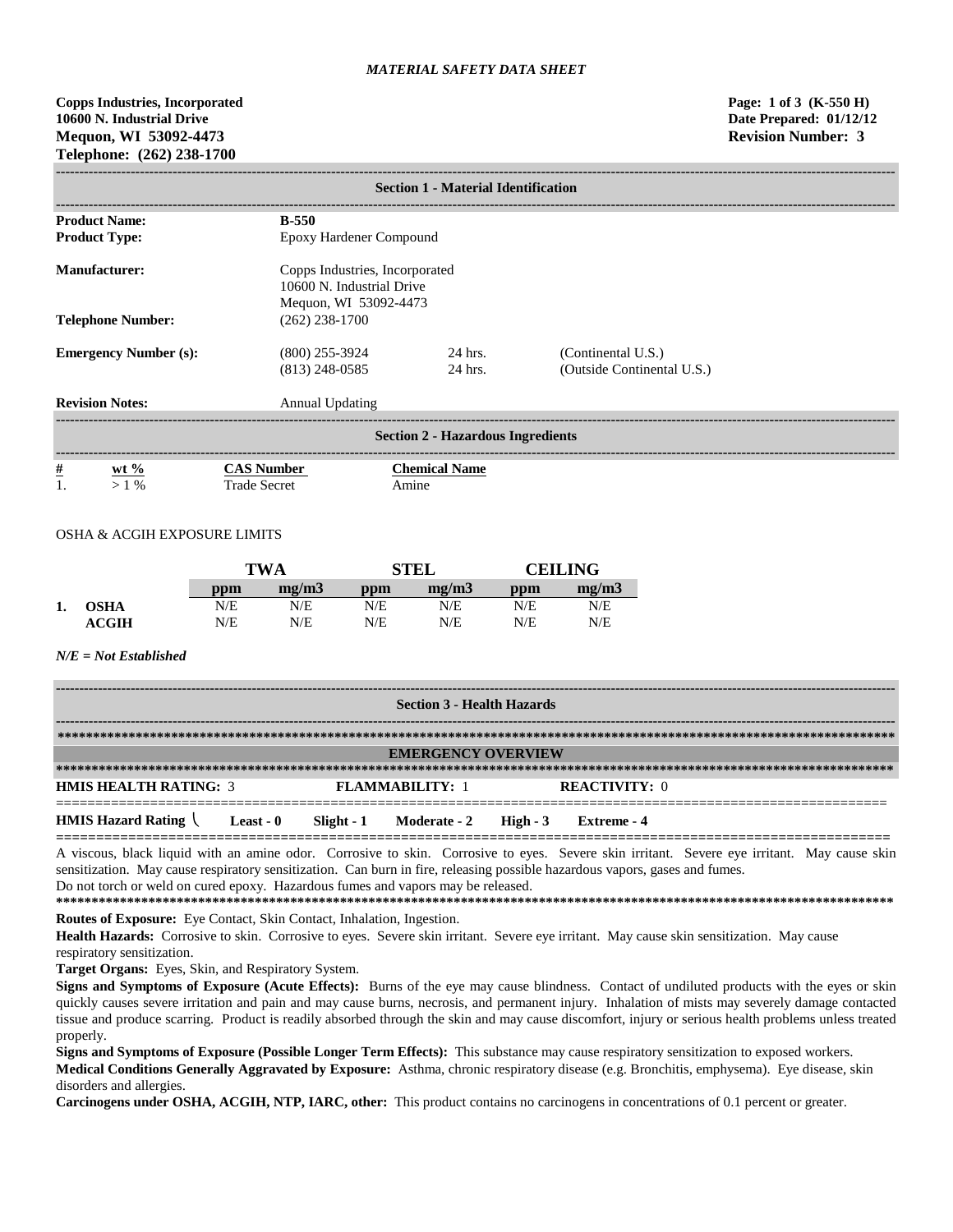**------------------------------------------------------------------------------------------------------------------------------------------------------------------------------------ Section 4 - First Aid**

**------------------------------------------------------------------------------------------------------------------------------------------------------------------------------------ Eye Contact:** Hold eyelids apart and immediately flush eyes with plenty of water for at least 15 minutes. Seek medical attention.

Skin Contact: Remove contaminated clothing/shoes and wipe excess from skin. Immediately flush affected area with water for at least 15 minutes. Cover the affected area with a sterile dressing or clean sheeting and seek medical attention immediately. DO NOT APPLY GREASES OR OINTMENTS. Control shock if present.

**Inhalation:** Remove victim to fresh air and provide oxygen. If breathing is difficult, seek medical attention.

**Ingestion:** In the event of ingestion, administer 3-4 glasses of milk or water. DO NOT INDUCE VOMITING. Seek medical attention immediately.

|                                                                         |                                                                                                                                                                                                                             | <b>Section 5 - Fire and Explosion Data</b>                                                                                                                                                                                                                                                                                                                                                                                                                                                                                                                         |  |  |  |  |  |
|-------------------------------------------------------------------------|-----------------------------------------------------------------------------------------------------------------------------------------------------------------------------------------------------------------------------|--------------------------------------------------------------------------------------------------------------------------------------------------------------------------------------------------------------------------------------------------------------------------------------------------------------------------------------------------------------------------------------------------------------------------------------------------------------------------------------------------------------------------------------------------------------------|--|--|--|--|--|
| <b>Flash Point (closed cup):</b><br><b>Upper Explosion Limit (UEL):</b> | $> 200$ °F<br>No data<br>Extinguishing Media: Foam, Carbon Dioxide (CO2), or dry chemical.<br>and respiratory protection (SCBA). Cool fire exposed containers with water spray.<br>monoxide (CO), and carbon dioxide (CO2). | <b>Lower Explosion Limit (LEL):</b><br>No data<br><b>Auto Ignition Temperature:</b><br>No data<br>Fire Hazard Classification (OSHA/NFPA): This product is considered neither flammable nor combustible, but will burn if involved in a fire.<br>Special Fire Fighting Procedures: Keep personnel removed from area and upwind of fire. Wear full fire-fighting turnout gear (full bunker gear)<br>Unusual Fire and Explosion Hazards: Hazardous combustion products may be present. Combustion may form aldehydes, nitrous oxides, carbon                          |  |  |  |  |  |
|                                                                         |                                                                                                                                                                                                                             | <b>Section 6 - Accidental Release Measures</b>                                                                                                                                                                                                                                                                                                                                                                                                                                                                                                                     |  |  |  |  |  |
| entering sewers or waterways.                                           | off or remove all ignition sources. Construct a dike to prevent spreading.<br>Other Emergency Advice: Wear protective clothing, boots, gloves, respirator, and eye protection.                                              | Containment Techniques (Removal of ignition sources, diking etc.) Reduce vapor spreading with a water spray. Stop the leak, if possible. Shut<br>Clean-Up Procedures: Spread absorbent material over area. Transfer to containers by suction. For large spills, recover spilled material with a<br>vacuum truck. Dispose of material in accordance with local, state and federal regulations. Wash area with soap and water. Prevent washings from                                                                                                                 |  |  |  |  |  |
|                                                                         |                                                                                                                                                                                                                             | <b>Section 7 - Handling and Storage</b>                                                                                                                                                                                                                                                                                                                                                                                                                                                                                                                            |  |  |  |  |  |
| drink, or smoke.                                                        | Storage: Store in a warm (60-80 °F), dry ventilated place. Store in closed containers.                                                                                                                                      | Handling: Avoid breathing of vapors. Handle in well-ventilated workspace. Avoid contact with skin, eyes, or clothing. When handling, do not eat,<br>Other Precautions: Emergency showers and eye wash stations should be readily accessible. Wash thoroughly after handling. Remove<br>contaminated clothing and gear. Decontaminate. Destroy leather or any articles, which can not be decontaminated.                                                                                                                                                            |  |  |  |  |  |
|                                                                         |                                                                                                                                                                                                                             | <b>Section 8 - Personal Protection/Exposure Controls</b>                                                                                                                                                                                                                                                                                                                                                                                                                                                                                                           |  |  |  |  |  |
|                                                                         | Hand Protection: Neoprene rubber gloves. Cuffed butyl rubber gloves. Nitrile rubber gloves.<br>Work and Hygienic Practices: Eye wash stations and safety showers should be easily accessible.                               | Eye Protection: Full-face shield with chemical safety goggles. Contact lenses should not be worn while using this product.<br>Respiratory Protection: Not necessary under most operating conditions. NIOSH approved organic vapor respirator should be used in confined<br>areas, or when conditions cause high vapor concentrations. If the percent oxygen is below normal then use self-contained breathing apparatus.<br>Protective Clothing: Impervious clothing. Slickersuit. Rubber boots. Full rubber suit (rain gear). Butyl or latex protective clothing. |  |  |  |  |  |
|                                                                         |                                                                                                                                                                                                                             | <b>Section 9 - Typical Physical and Chemical Properties</b>                                                                                                                                                                                                                                                                                                                                                                                                                                                                                                        |  |  |  |  |  |
| <b>Physical Form:</b><br>Color:<br>Odor:<br>pH:                         | Viscous liquid<br><b>Black</b><br>Amine<br>Alkaline                                                                                                                                                                         | <b>Vapor Density:</b><br>Heavier than air<br><b>Boiling Point:</b><br>$>200$ °F<br><b>Melting Point:</b><br>Not applicable<br><b>Solubility in Water:</b><br>Negligible                                                                                                                                                                                                                                                                                                                                                                                            |  |  |  |  |  |

#### **Section 10 - Stability and Reactivity ------------------------------------------------------------------------------------------------------------------------------------------------------------------------------------**

**Chemical Stability:** Stable **Conditions to Avoid (if stable):** None **Incompatibility (Materials to Avoid):** Acids, strong oxidizing agents. **Hazardous Decomposition Products:** None

**Vapor Pressure:** No Data **Specific Gravity:** 1.37

**------------------------------------------------------------------------------------------------------------------------------------------------------------------------------------**

**Hazardous Polymerization:** Contact with epoxy resins under uncontrolled conditions. May release excess heat and vapors.